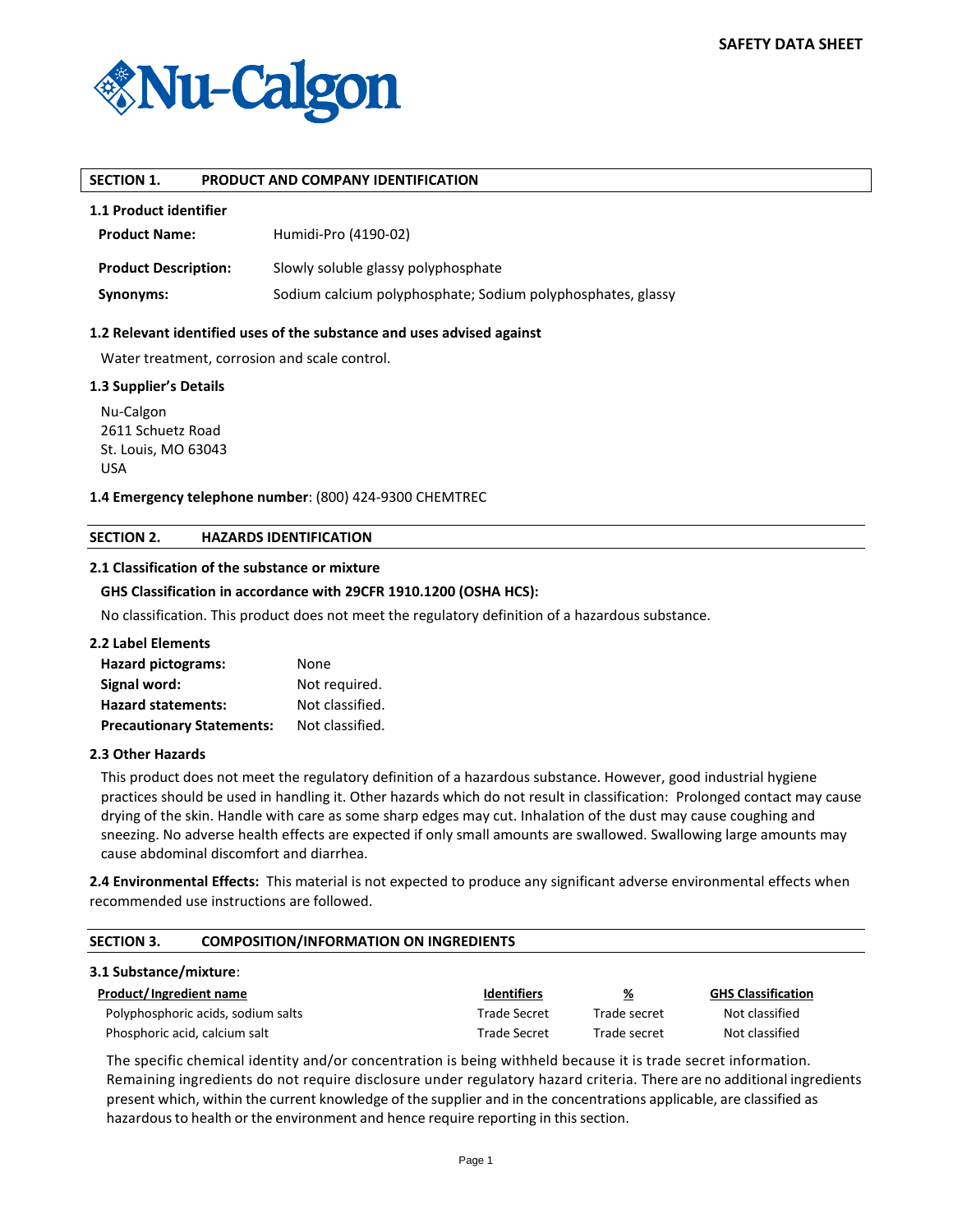# **SECTION 4. FIRST AID MEASURES**

### **4.1 Description of First Aid Measures**

**Eye contact:** Rinse eyes immediately with plenty of water. Get medical attention if irritation occurs.

- **Skin contact:** Avoid prolonged or repeated contact with skin. After handling, always wash hands thoroughly with soap and water. Get medical attention if irritation develops.
- **Inhalation:** Not an expected route of entry. Avoid breathing dust. If inhaled, remove to fresh air. Inhalation of the dust may cause coughing and sneezing.
- **Ingestion:** Not an expected route of entry. Immediate first aid is not likely to be required. No significant health effects are expected if only a small amount (less than a mouthful) are swallowed. If large quantities of this material are swallowed, give 2-3 glasses of water to drink and call a physician immediately. Do not induce vomiting unless directed to do so by medical personnel. Do not give anything by mouth to an unconscious person.

#### **4.2 Most important symptoms and effects**

- **Eye contact:** May cause irritation to eyes. Symptoms may include stinging, tearing, redness and swelling. Dusts may have a dehydrating effect.
- **Skin contact:** May cause mild irritation to skin. Prolonged contact with the dry material may cause dryness or cracking of the skin.
- **Inhalation:** If inhaled, remove to fresh air. Inhalation of the dust may cause irritation to the respiratory tract. Symptoms may include coughing and sneezing.
- **Ingestion:** May cause gastrointestinal irritation. Symptoms may include nausea, vomiting, and diarrhea.

#### **SECTION 5. FIRE FIGHTING MEASURES**

**5.1 Extinguishing media:** Non-combustible; use extinguishing media appropriate for surrounding fire.

**5.2 Special hazards arising from the substance or mixture:** None known.

**Hazardous thermal decomposition products:** Oxides of phosphorous, sodium, calcium, and magnesium.

#### **5.3 Advice for firefighters**

**Special protective equipment for fire fighters:** Fire-fighters should wear appropriate protective equipment and selfcontained breathing apparatus (SCBA) with a full face-piece operated in positive pressure mode.

## **SECTION 6. ACCIDENTAL RELEASE MEASURES**

#### **6.1 Personal precautions, protective equipment and emergency procedures**

Wear protective clothing, gloves, and safety glasses. Spilled beads may present slipping hazard.

### **6.2 Environmental precautions**

Avoid contact of spilt material and runoff with soil and surface waterways.

#### **6.3 Methods and materials for containment and cleaning up**

In case of spill: Pick up via sweep, scoop, or vacuum and place in a suitable container for reclamation or disposal, using a method that does not generate dust.

**Personal Protection in Case of Spill:** Safety glasses, Boots, and Gloves.

#### **SECTION 7. HANDLING AND STORAGE**

### **7.1 Precautionsforsafe handling**

Minimize dust generation and accumulation. Do not breathe dust. Avoid contact with skin and eyes. Handle with careas some sharp edges may cut.Wash thoroughly after handling. Keep product dry until use; product will hydrolyze when in contact with moisture.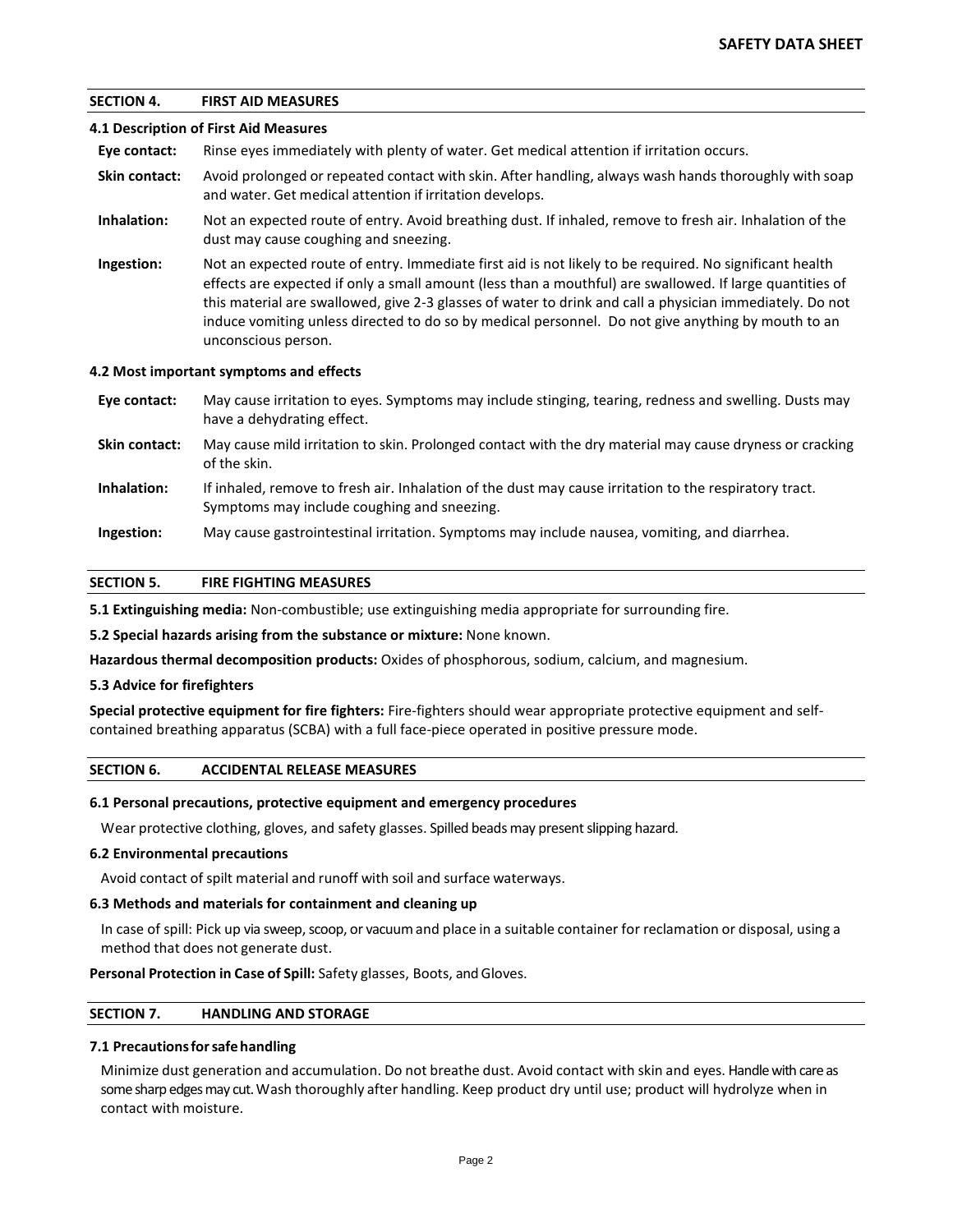### **HygieneMeasures**

Eating, drinking and smoking should be prohibited in areas where this material is handled, stored and processed. Workers should wash hands and face before eating, drinking and smoking. Remove contaminated clothing and protective equipment before entering eating areas. See also section 8 for additional information measures.

### **7.2 Conditionsforsafe storage, including any incompatibilities**

Store in a cool, dry place to maintain product performance. Keep containers tightly closed. Keep dry and protect product from moisture until use; product will hydrolyze when in contact with moisture. Do not store together with strong oxidizing agents, strong acids, or strong bases. Keep away from heat.

### **8. EXPOSURE CONTROLS/PERSONAL PROTECTION**

#### **8.1 Control parameters**

### **Occupational exposure limit values:**

OSHA and ACGIH have not established specific exposure limits for this mixture. However, OSHA and ACGIH have established limits for particulates not otherwise regulated (PNOR) and particulates not otherwise classified (PNOC) which are the least stringent exposure limits applicable to dusts.

| <b>ACGIH TLV</b>                                              | <b>OSHA PEL</b>                                               |
|---------------------------------------------------------------|---------------------------------------------------------------|
| 10 mg/m <sup>3</sup> nuisance dust -<br>Inhalable particulate | 15 mg/m <sup>3</sup> - total dust                             |
| 3 mg/m <sup>3</sup> nuisance dust -<br>respirable particulate | 5 mg/m <sup>3</sup> - nuisance dust<br>respirable particulate |

### **8.2 Exposure controls**

**Engineering measures:** Use process enclosures, local exhaust ventilation, or others engineering controls to keep airborne levels below recommend exposure limits. If user operations generate dust, fume or mist, use ventilation to keep exposure to airborne contaminants below the exposure limit.

### **Personal Protective Measures**

| Eye protection:                            | This product does not present a significant eye irritation or eye toxicity requiring special<br>protection. Use good industrial practice to avoid eye contact. Wearing protective glasses<br>or goggles are recommended.                                                                                                      |
|--------------------------------------------|-------------------------------------------------------------------------------------------------------------------------------------------------------------------------------------------------------------------------------------------------------------------------------------------------------------------------------|
| Hand protection:                           | Although this product does not present a significant skin concern, minimize skin<br>contamination by following good industrial practice. Material may have some sharp edges;<br>wearing protective gloves is recommended. Wash hands and any other contact points after<br>handling.                                          |
| <b>Respiratory protection:</b>             | None required when product is used normally. Avoid breathing dusts. Use MSHA/OSHA<br>approved respiratory protection equipment when airborne exposure limits are exceeded.                                                                                                                                                    |
| <b>Hygiene measures:</b>                   | Wear appropriate clothing and gloves to minimize skin contact. Do not eat, drink, or smoke<br>in the work area. Clean skin thoroughly after work; apply skin cream.                                                                                                                                                           |
| <b>Environmental exposure</b><br>controls: | Emissions from ventilation or work process equipment should be checked to ensure they<br>comply with the requirements of environmental protection legislation. In some cases,<br>fume scrubbers, filters or engineering modifications to the process equipment will be<br>necessary to reduce emissions to acceptable levels. |

### **SECTION 9. PHYSICAL AND CHEMICAL PROPERTIES**

## **9.1 Information on basic physical and chemical properties**

| Appearance     | Glassy beads or crystals |
|----------------|--------------------------|
| Odor           | Odorless                 |
| Odor Threshold | N/A                      |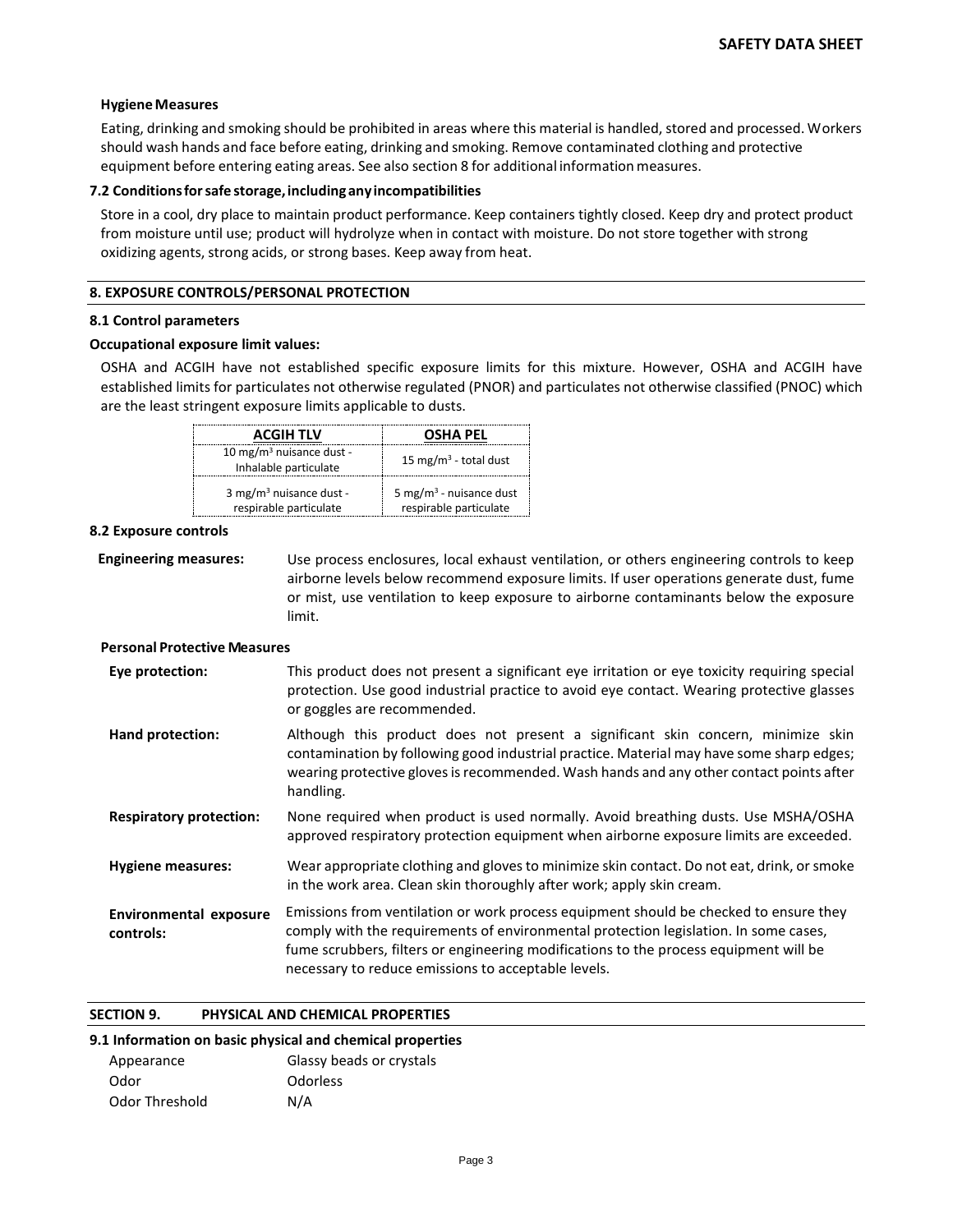| pH (1% solution)        | $6.5 - 7.5$                                           |
|-------------------------|-------------------------------------------------------|
| Boiling point           | Not applicable                                        |
| Freezing point          | Not applicable                                        |
| Flash point             | Non flammable                                         |
| <b>Melting Point</b>    | $1200^{\circ}F$                                       |
| <b>Bulk Density</b>     | 1.67 g/mL (approx. 14 lb/gal, 104.25 lb/ft3 as beads) |
| Water solubility        | Appreciable                                           |
| Vapor Pressure          | Not applicable                                        |
| Vapor Density           | Not applicable                                        |
| <b>Evaporation Rate</b> | Not applicable                                        |

NOTE: These physical data are typical values based on material tested but may vary from sample to sample. Typical values should not be construed as a guaranteed analysis of any specific lot or as specifications for the product.

| <b>SECTION 10</b>                          | <b>STABILITY AND REACTIVITY</b>                                                            |
|--------------------------------------------|--------------------------------------------------------------------------------------------|
| Reactivity                                 | No specific test data related to reactivity available for this product or its ingredients. |
| <b>Stability</b>                           | The product is stable under normal handling and storage conditions described in Section 7. |
| <b>Conditions to avoid</b>                 | Dusting conditions; extreme humidity or moisture; excess heat.                             |
| Incompatible materials                     | Strong oxidizing agents, strong acids and strong bases.                                    |
| <b>Hazardous reactions</b>                 | Under normal conditions of storage and use, hazardous reactions will not occur.            |
| <b>Hazardous decomposition</b><br>products | Oxides of phosphorus, sodium, calcium, and magnesium.                                      |

# **SECTION 11 TOXICOLOGICAL INFORMATION**

### **11.1 Information on toxicological effects**

No classification. This product does not meet the regulatory definition of a hazardous substance according to 29 CFR 1910. No toxicity studies have been conducted by the manufacturer. Information is based on Product Test Data, Ingredient Data, or Data Based on Testing of Similar Materials.

## **Acute Toxicity**

Inhalation: May cause irritation to the respiratory tract. Symptoms may include coughing, sneezing, chest pain, runny nose and burning throat. Inhalation of product may aggravate existing chronic respiratory disease.

Ingestion: No adverse health effects are expected if only small amounts are swallowed. Swallowing large amounts may cause abdominal discomfort and diarrhea. Symptoms may include nausea, vomiting and diarrhea.

Skin contact: May cause mild irritation to skin. Symptoms may include redness and burning. Prolonged contact with the dry material may cause dryness or cracking of the skin.

Eyes contact: May cause irritation to eyes. Symptoms may include stinging, tearing, redness and swelling. Dust have a dehydrating effect.

Sensitization: Not expected to be a sensitizer.

Bisphenol A (BPA): BPA is not used in the production this material and is not intentionally added with any additives used in the manufacture of this material.

## **Chronic toxicity**

Carcinogenicity: Classification for carcinogenicity is not warranted. This product does not contain any substances that are considered by IARC, NTP, OSHA, EU or ACGIH to be "probable" or "suspected" human carcinogens. Mutagenicity: Classification for mutagenicity is not warranted.

Reproductive toxicity: Classification for reproductive toxicity is not warranted.

Specific target organ toxicity (single exposure): Classification for specific target organ toxicity is not warranted.

Specific target organ toxicity (repeated exposure): Classification for specific target organ toxicity is not warranted.

Aspiration hazard: Based on available data, the classification criteria are not met.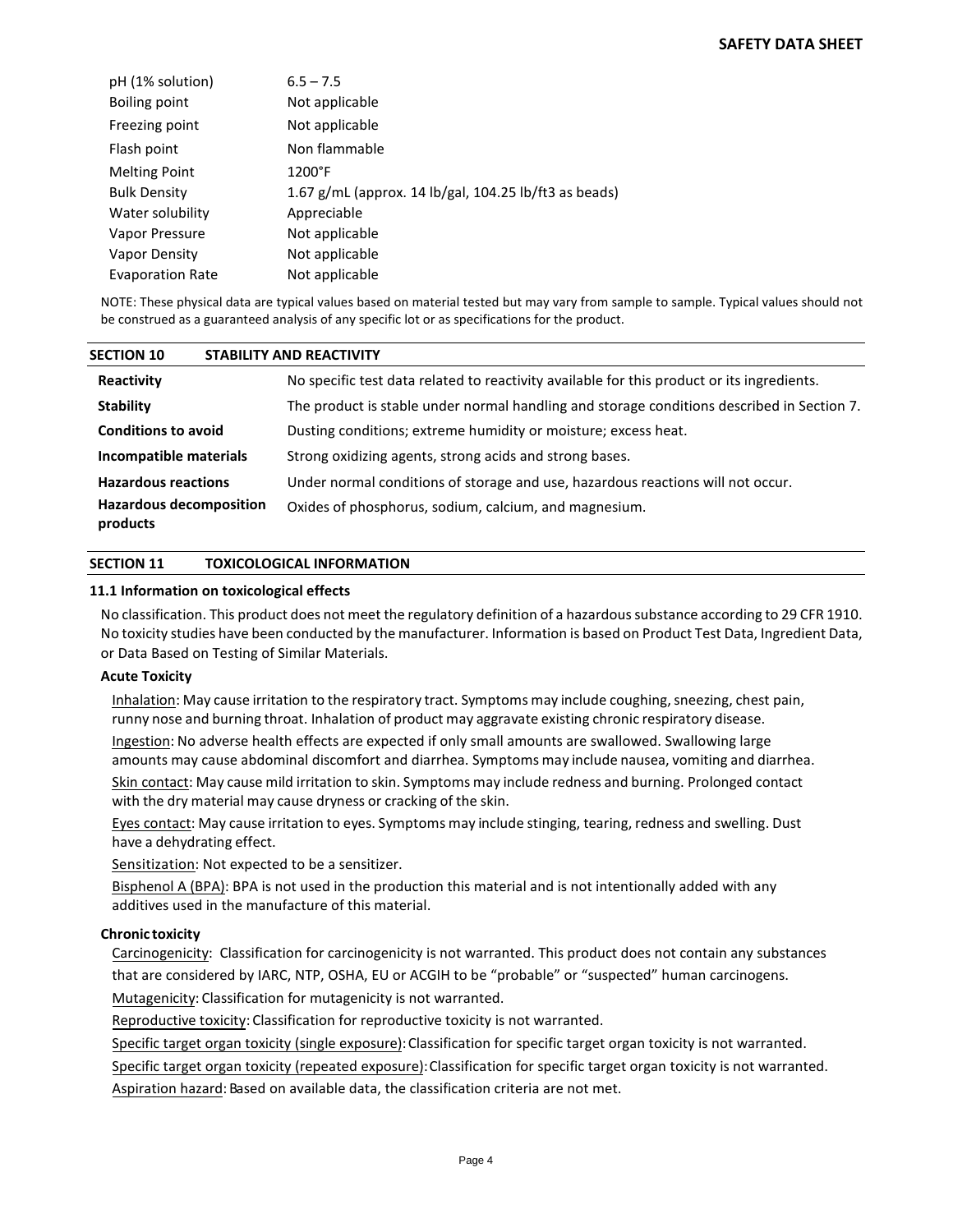## **11.2 Numerical Measures of Toxicity**

Information is based on Product Test Data, Ingredient Data, or Data Based on Testing of Similar Materials.

| <u>Test</u>           | <b>Species</b> | <b>Results (Classification, Category)</b> | <b>Basis</b>         |
|-----------------------|----------------|-------------------------------------------|----------------------|
| Oral Toxicity, LD50   | Rat            | Not classified                            | Based on Ingredients |
| Dermal Toxicity, LD50 | Rabbit         | Not classified                            | Based on Ingredients |
| Eye Irritation        | Rabbit         | Not classified                            | Based on Ingredients |
| Skin Irritation       | Rabbit         | Not classified                            | Based on Ingredients |

## **SECTION 12 ECOLOGICAL INFORMATION**

### **12.1 Ecotoxicity**

Not available; no ecotoxicity studies have been conducted by the manufacturer.

### **12.2 Persistence and Degradability**

Not applicable, since inorganic substance. Degradability in sewage works: Slow hydrolysis to orthophosphate form.

**12.3 Bioaccumulative potential:** Not expected to bioconcentrate.

#### **12.4 Mobility in soil**

Soluble in water. Inorganic compounds in contact with the soil, sub-surface or surface waters may be taken up by plants and utilized as essential nutrients. Phosphates may also form precipitates, usually with calcium or magnesium. The resultant compounds are insoluble in water and become a part of the soil or sediment.

**12.5 Other adverse effects**: This material is not expected to product any significant adverse environmental effects when recommended use instructions are followed.

| <b>SECTION 13</b>             | <b>DISPOSAL CONSIDERATIONS</b>                                                                          |  |
|-------------------------------|---------------------------------------------------------------------------------------------------------|--|
| <b>Waste Disposal Method:</b> | Dry material may be land filled or recycled in accordance with local, state and federal<br>regulations. |  |
| Hazardous waste:              | Not applicable                                                                                          |  |
| Packing:                      | Empty containers should be taken for local recycling, recovery or waste disposal.                       |  |
| <b>SECTION 14</b>             | <b>TRANSPORT INFORMATION</b>                                                                            |  |
| DOT Proper shipping name:     | Not regulated                                                                                           |  |
| <b>UN Number</b>              | Not Applicable                                                                                          |  |
| <b>Marine Pollutant</b>       | No                                                                                                      |  |
| <b>Transport Label:</b>       | None                                                                                                    |  |
| <b>NMFC Description:</b>      | NMFC 46510, Phosphates, NOI, Class 55                                                                   |  |

| <b>SECTION 15</b>      | <b>REGULATORY INFORMATION</b> |                                                                                                                                                                                                                                                                                                                                                                                                                                                                                                                                                                                                                                                                          |
|------------------------|-------------------------------|--------------------------------------------------------------------------------------------------------------------------------------------------------------------------------------------------------------------------------------------------------------------------------------------------------------------------------------------------------------------------------------------------------------------------------------------------------------------------------------------------------------------------------------------------------------------------------------------------------------------------------------------------------------------------|
| NSF/ANSI Certification |                               | Certified under NSF/ANSI Standard 42 Drinking Water Treatment Units - Aesthetic Effects.<br>Product conforms to the material requirements only. EPA limits the phosphate content of<br>effluent water to 10 mg/L (MUL).                                                                                                                                                                                                                                                                                                                                                                                                                                                  |
|                        |                               | Certified under NSF/ANSI Standard 60 Drinking Water Treatment Chemicals - Health<br>Effects, for use in potable water systems at concentrations up to 14 mg/L (MUL).                                                                                                                                                                                                                                                                                                                                                                                                                                                                                                     |
| RoHS2 Compliance       |                               | RoHS2 compliant. Slow Phos does not contain prohibited substances above the maximum<br>concentration values (MCV) listed in Article 4 and Annex II of the European Union directive<br>2011/65/EU on the restriction of the use of certain hazardous substances in electrical and<br>electronic equipment (recast), also known as RoHS2. Under this directive, lead, mercury,<br>cadmium, hexavalent chromium, polybrominated biphenyls and polybrominated diphenyl<br>ethers are prohibited in the manufacture of electrical and electronic equipment above the<br>MCVs in Annex 11, with the exception of those items listed in Annexes III and IV to the<br>directive. |